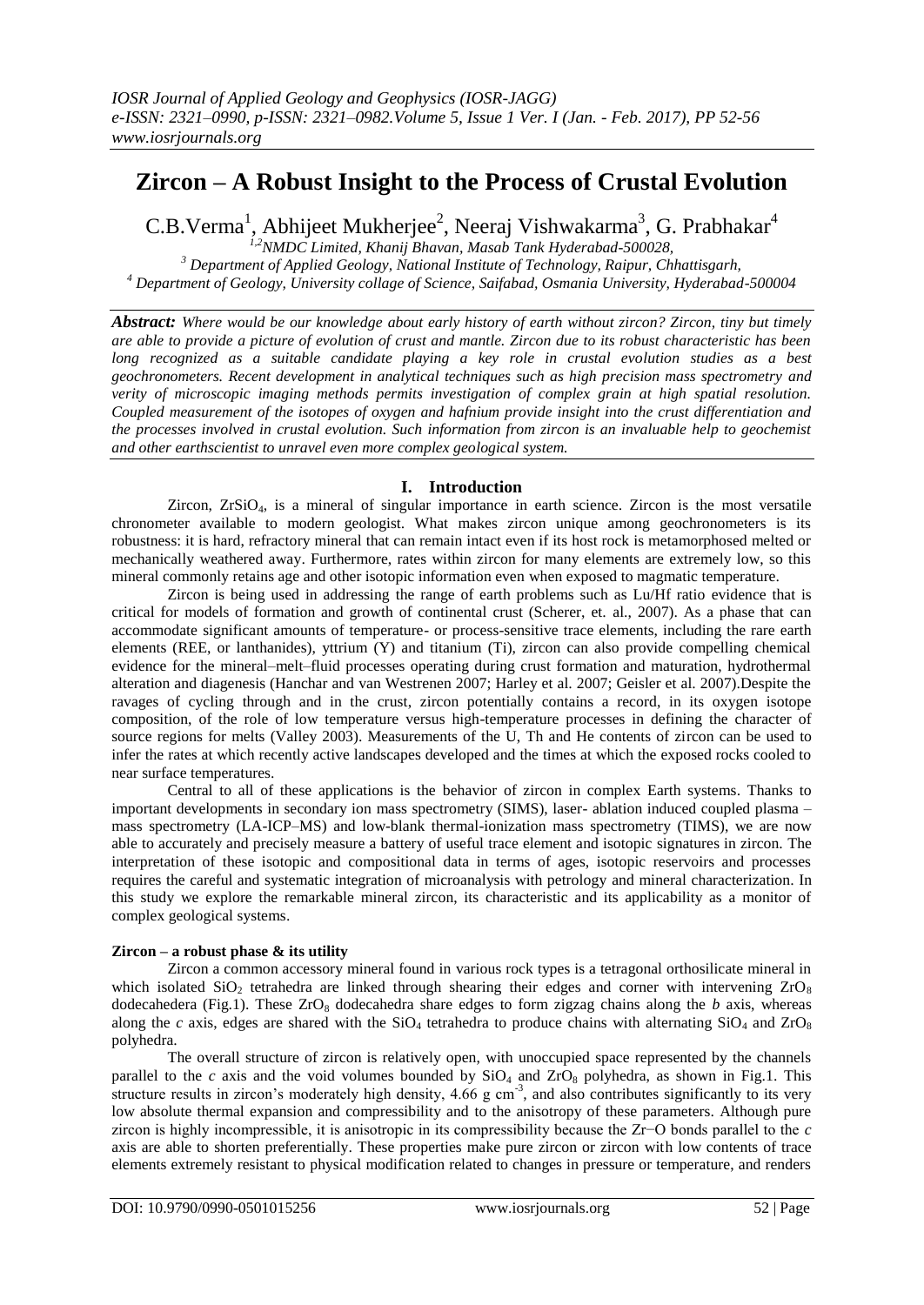it an excellent refractory mineral that is potentially useful for storage of radioactive and toxic isotopes provided they have suitable ionic radii.

Zircon, even with its structural capability, would be of little use and interest to earth scientist without the substitution mechanism responsible for the incorporation of many element such as P, Sc, Nb, Hf, Ti,U, Th and REE, in trace (up to thousands of ppm) or minor (up to 3 wt%) amounts. Single site and couple- cation substitution mechanism plays a major role in incorporation of elements and is based on ionic radii of the substituting cations compared with  $\bar{Z}t^{4+}$  (ionic radius of 0.084nm in 8 fold co-ordination) and  $\mathrm{Si}^{4+}$ (ionic radius of 0.026nm in 4 fold co-ordination) cations. There is considerable substitution of  $\text{Hf}^{4+}$  (ionic radius=0.083) on 8 fold  $Zr^{4+}$  site.  $U^{4+}$  (8-fold ionic radius 0.10 nm),  $Th^{4+}$  (0.105 nm) and  $Ti^{4+}$  (0.074 nm) can also be accommodated, generally at much lower abundance levels, on this site. Although U can reach wt% levels, its concentration is usually less than 5000 ppm, while the abundances of Th  $\left($ <1000 ppm) and Ti  $\left($  <120 ppm) are lower still.

The most important coupled substitution involving in both the  $Zr^{4+}$  and  $Si^{4+}$  site in zircon is "xenotime" substitution involving Y and REE substitution for Zr and charge balancing  $P^{+5}$  (4 fold ionic radius 0.029nm) substituting for Si producing xenotime  $(Y,REE)PO<sub>4</sub>$ . An indication of verity of application of zircon based on chemical and physical properties is given in Table 1. The cation substitutions in zircon often lead to the production of spectacular internal textures such as oscillatory and sector zoning and are interpreted in terms of growth histories and diffusion - reaction or dissolution-reprecipitation.

### **Zircon – a chronometer**

The potential of zircon as a mineral geo chronometer was recognized by Holmes in 1911 and due to its geochemical and physical properties zircon is widely used in geochronology. It is known that there are three distinct radioactive decay series involving parent isotopes  $^{238}U$ ,  $^{235}U$  and  $^{232}Th$  which produce as their final daughter products the isotopes  $^{206}Pb$ ,  $^{207}Pb$  and  $^{208}Pb$  respectively. The whole decay process can be mathematically described by single decay equation relating the number of ultimate parent atoms remaining (e.g. <sup>238</sup>U) and number of final radiogenic daughter atoms (e.g. <sup>206</sup>Pb<sup>\*</sup>) to time:

## $2^{206}Pb * / 2^{38}U = e^{\square 238}t - 1$

where **e** is the exponential function, **t** is time, and  $\Box$  is the decay constant specific to this decay scheme, i.e.  $\square$ **238** = 1.55125e<sup>-10</sup>. <sup>206</sup>Pb\* refers to the radiogenic <sup>206</sup>Pb accumulated in the crystal as a result of the decay of <sup>238</sup>U. In the case of <sup>238</sup>U, it takes approximately 4468 million years for half the <sup>238</sup>U initially present in the grain to decay to  $^{206}Pb - this$  is the **half-life.** 

Generally, U-Pb system alone is considered in zircon geochronology as there is no natural non nuclear means of fractionating <sup>235</sup>U from <sup>238</sup>U. The graphical method used for representing and assessing the systematic means of fractionating <sup>235</sup>U. U-Pb isotopic data in zircon is Concordia Diagram (Wetherill,1956) (Fig. 2 A), where mutually compatible sets of daughter/parent ratios i.e.  $^{207}Pb*/^{235}U$  that would evolve in zircon grain as time elapses since their formation (i.e. their age). The concordia curve itself is the locus of the mutually compatible or concordant  $^{207}Pb*/^{235}U$  and  $^{206}Pb*/^{238}U$  ratios, both of which increase outwards from the origin as the time since zircon crystallization passes by.

If we analyzed zircon grains from an undisturbed rock that is now 3000 Ma old, we would, ideally expect the <sup>207</sup>Pb<sup>\*</sup>/<sup>235</sup>U and <sup>206</sup>Pb<sup>\*</sup>/<sup>238</sup>U ratios to be preserved and lie of the Concordia curve at the point corresponding to 3000 Ma. on Fig. 2A such type of zircon are *concordant* zircon grains: in which, two Pb\*/ U ratios as measured in the grains correspond to the same age (time elapsed), and the position along Concordia is a direct measure of age and where zircon grain whose Pb<sup>\*</sup>/ U analyses do not lie on Concordia are said to be *discordant*. They are *normally* discordant if they lie below the Concordia curve, which is the usual type of discordancy, and are termed *reverse* discordant if the analyses lie above the Concordia curve (i.e. at a higher  $^{206}Pb*/^{238}U$  for a given  $^{207}Pb*/^{235}U$  ratio). The various case or situation for discordant zircon and its interpretation is illustrated in Fig. 2A, 2B & 2C.

### **Zircon – a tracer of crust evolution**

*Hafnium (Hf) isotope* analysis of U–Pb-dated zircon can reveal the relative contributions of juvenile (directly mantle-derived) crust versus recycled continental crust, making zircon a "one-stop shop" for assessing crustal evolution.

The earth is assumed to have the same composition as that of chondritic uniform reservoir (CHUR) which is defined by undifferentiated meteorites and refractory element such as Lu & Hf remained in silicate portion of earth (i.e. bulk silicate earth or BSE) during early core segregation, hence the BSE is expected to have the same Lu/Hf values as CHUR. The beta decay of  $^{176}$ Lu to  $^{177}$ Hf has a half life of 37 billion years (Scherer et. al., 2007). Hf isotopes are concentrated and bound in Zircon crystal lattice and have very low Lu/Hf ratio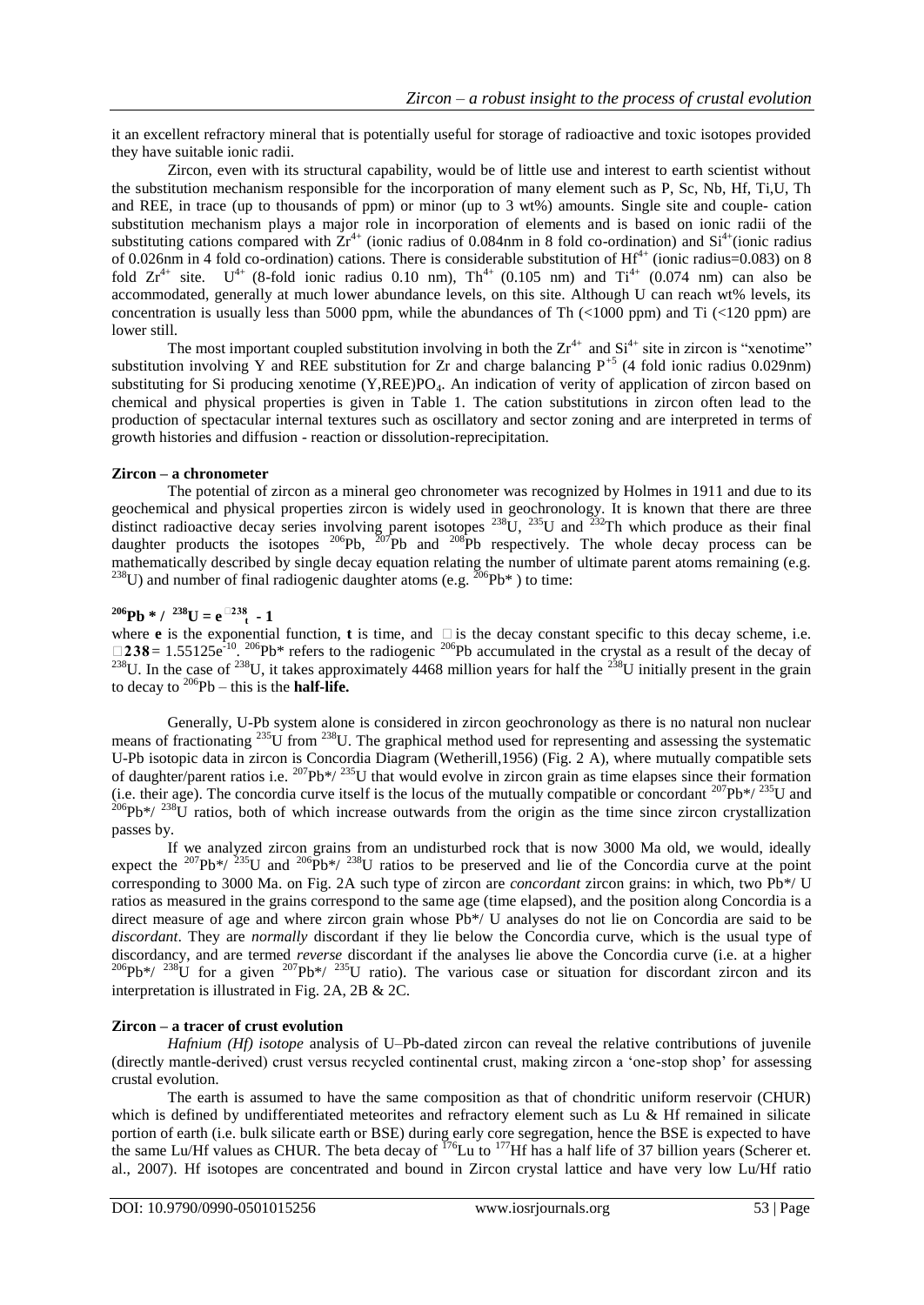(<0.001). Zircon preserve close to the initial <sup>176</sup>Hf/<sup>177</sup>Hf inherited from the magma at the time of formation, as zircon are highly robust and have high Hf content  $(\sim 1\%)$  invulnerable to the process/ alteration disturbing isotopic system, with low diffusion rate of Hf within crystal and so gradient in  $176$ Hf/ $177$ Hf within zircon grain reflect the variation in magma, contributing toward unraveling the compositional evolution of magma.(Fig. 3A & 3B)

Hf isotopes provide information on the source of the magmatic rock from which each zircon crystallized they tell whether the magmatism involved young mantle-derived input ("juvenile" source), if only pre-existing crust was involved (i.e. crustal reworking), or a combination of these processes. The basis of using the Hf isotopic ratios is the decay of  $176$ Lu to  $176$ Hf/ $177$ Hf is a stable isotope. During mantle melting, Hf is partitioned more strongly into the melts than Lu. Over time <sup>176</sup>Hf/<sup>177</sup>Hf therefore evolves to higher values in the mantle than in crustal rocks. Thus in magmatic rocks, high values of  $176$ Hf/ $177$ Hf (i.e.  $\text{eff}$   $\gg$  0) indicate "juvenile" mantle input (either directly via mantle-derived mafic melts, or by remelting of young mantle-derived lower crust). Low values of <sup>176</sup>Hf/<sup>177</sup>Hf ( $\varepsilon$ Hf < 0) provide evidence for the reworking of older crustal material.

Lu/Hf data of Archaean to Hadean zircon grains from different parts of world, it is assumed that data the transition from uniform to heterogeneous  $\epsilon Hf^{(t)}$  with time marks the onset of major silicate differentiation in early earth and the data from Jack hill, Western Australia zircons suggest that such differentiation must have already started by 4.4Ga.

*Oxygen stable isotope* data whose fractionation is time dependent is greatly used in reducing the ambiguity, such as source of isotopic signatures in zircon i.e. they are derived from mixed juvenile and recycled source, or from mantle derived precursor that have simply aged in deep crust, which is difficult to distinguish by using radiogenic isotope only. Studies have established that oxygen diffusion in zircon is sufficiently sluggish that the original igneous  $\delta^{18}$ O remains intact even through protracted metamorphism and crustal fusion (King et.al., 1998, Peck et.al., 2003). The <sup>18</sup>O/<sup>16</sup>O ratio, expressed as  $\delta^{18}$ O relative to SMOW is only changed by low temperature and surficial processes and so the  $\delta^{18}O$  of mantle derived magmas (5.7+/-0.3‰) contrast with those rocks having experienced a sedimentary cycle or hydrothermal alteration which have elevated  $\delta^{18}O$ . This is also reflected in high  $\delta^{18}$ O of crystallizing zircon and is used as fingerprint for recycled component of crust in zircon. Thus Oxygen isotope Data from zircon helps us to weed out zircon grains that might give spurious crustal residence ages.

In addition to this, Zircon chemistry particularly trace and REE is used as first order distinction between the major tectonic setting under which parent magma generated, generally zircon that crystallize from intra plate A type granites have markedly different trace element composition from those formed from subduction related or orogenic magmas.

#### **II. Discussion**

Models for the evolution of the early continental crust require representative data on the timing of major magmatic events, clear evidence as to which represent periods of significant crustal growth as opposed to reworking of the pre-existing crust, and knowledge of the tectonic setting of crust generation and how that may have changed with time. Zircon U-Pb geochronology and Concordia diagram can be read to reveal several pieces of geological information as shown through microanalytical and microtextural studies that zircon preserve more than one period of growth or grain modification. Analyses of such types of grains are used to constrain the age and modification related to major magmatic event during the evolution of early crust.

Hf isotope signature constrain on the timing of mantle differentiation, Hadean zircon grains indicate and leaves little doubt that major mantle differentiation occurred at >4.3 Ga. The combination of high precision ages and Hf and O isotope data from zircon distinguishes magmatic events that represent periods of new crustal growth and those that primarily involved the reworking of the pre-existing crust. It further allows investigation of the evolution of the igneous portion of the continental crust separate from that involved in erosion and sedimentation.

It is noteworthy to say that, no longer just a geochronometer, zircon now doubles as a detailed archive of earth growth and recycling history of earth crust and provide us the robust insight into the process involved. Our knowledge about the early history of earth crust is greatly enhanced in light of the data and information obtained from the robust phase Zircon.

#### **References**

- [1]. Amelin, Y., Lee, D.-C., Halliday, A.N., 2000. Early-middle Archaean crustal evolution deduced from Lu–Hf and U–Pb isotopic studies of single zircon grains. Geochim. Cosmochim. Acta 64, 4205–4225.
- [2]. Geisler T, Schaltegger U, Tomaschek F (2007) Re-equilibration of zircon in aqueous fluids and melts. Elements 3: 43-50
- [3]. Hawkesworth, C. J. & Kemp, A. I. S. (2006). Using hafnium and oxygen isotopes in zircons to unravel the record of crustal evolution. Chemical Geology 226, 144-162.
- [4]. Hanchar JM, van Westrenen W (2007) Rare earth element behaviour in zircon–melt systems. Elements 3: 37-42.
- [5]. Harley SL, Kelly NM, Möller A (2007) Zircon behaviour and the thermal histories of mountain chains. Elements 3: 25-30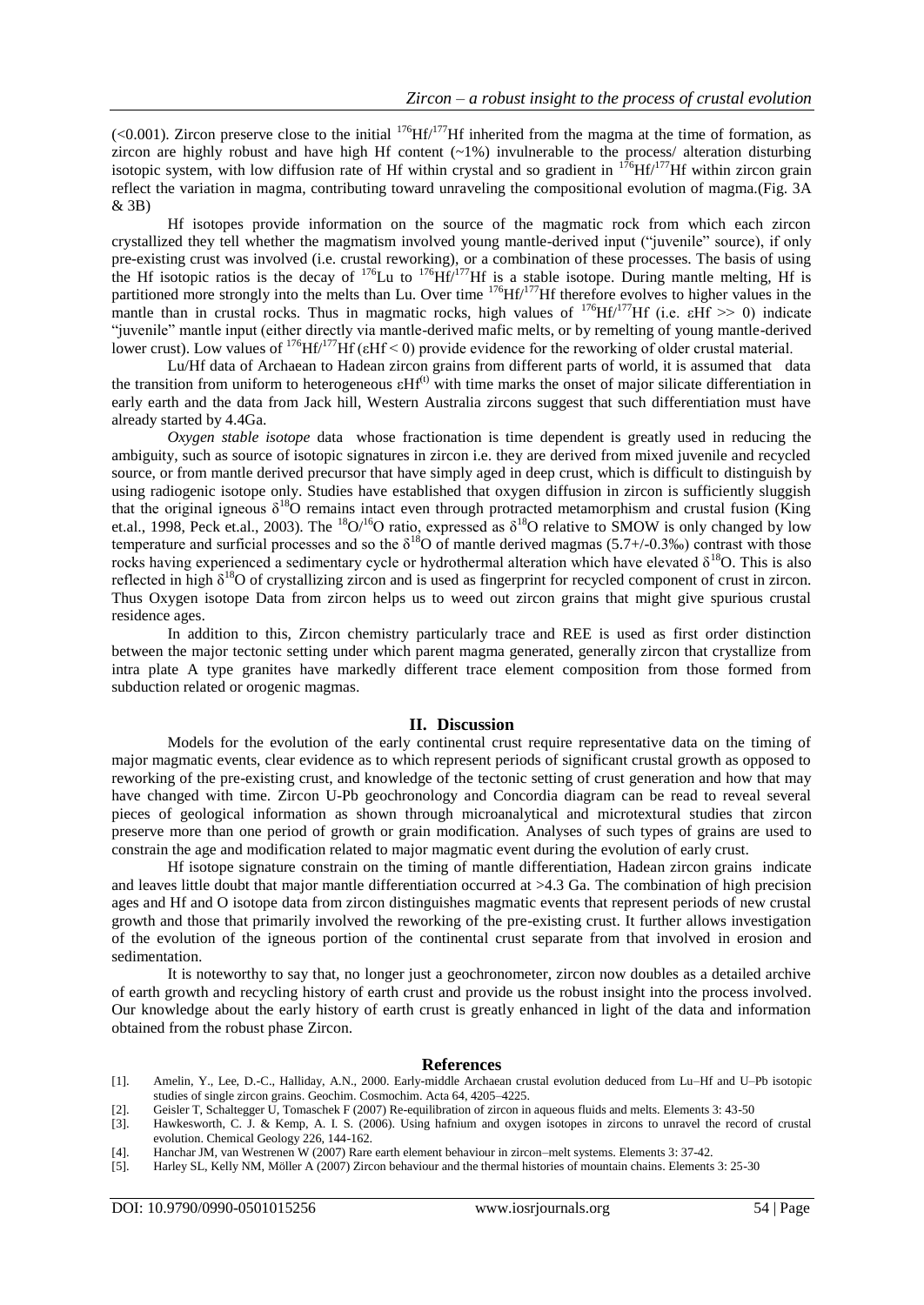- [6]. King, E.W., Valley, J.W., Davis, D.W., Edwards, G.R., 1998. Oxygen isotope ratios of Archaean plutonic zircons from granite– greenstone belts of the Superior Province: indicator of magmatic source. Precambrian Res. 92, 47–67.
- [7]. Peck,W.H., Valley, J.W., Graham, C.M., 2003. Slow diffusion rates of O isotopes in igneous zircons from metamorphic rocks. Am.Mineral. 88, 1003–1014.
- [8]. Scherer EE, Whitehouse MJ, Münker C (2007) Zircon as a monitor of crustal growth. Elements 3: 19-24. [9]. Valley, J.W., 2003. Oxygen isotopes in zircon. Rev. Mineral. Geochem. 53, 343–380.
- [9]. Valley, J.W., 2003. Oxygen isotopes in zircon. Rev. Mineral. Geochem. 53, 343–380.<br>[10]. Wetherill GW (1956) Discordant uranium lead ages, I. Transactions of the American C
- [10]. Wetherill GW (1956) Discordant uranium lead ages, I. Transactions of the American Geophysical Union 37: 320-326



Fig.1. A view of the zircon structure SiO4 tetrahedra are coloured yellow, and ZrO<sub>8</sub> dodecahedra are in shades of blue. One dodecahedron is unshaded to reveal its sub-structure consisting of two distorted ZrO<sub>4</sub> tetrahedra. The elongated  $ZrO_4$  tetrahedra share upper and lower edges with the  $SiO_4$  tetrahedra.

| Physical<br>Chemical /                                       | Substitutions /<br>other                              | Key application                                                                                                                                         | Comments                                                                                                                                                                                                                                                         |
|--------------------------------------------------------------|-------------------------------------------------------|---------------------------------------------------------------------------------------------------------------------------------------------------------|------------------------------------------------------------------------------------------------------------------------------------------------------------------------------------------------------------------------------------------------------------------|
| Property                                                     | points to note                                        |                                                                                                                                                         |                                                                                                                                                                                                                                                                  |
| U and Th<br>U up to 5000 ppm<br>Th up to 1000 ppm            | $(\overline{U4+}, \overline{Th4+}) = \overline{Si4+}$ | U-Pb geochronology                                                                                                                                      | A concordia diagram can be used to<br>evaluate the isotopes of U and their Pb<br>decay products. Th/U ratios, used in the<br>past to distinguish magmatic from<br>metamorphic and hydrothermal zircon,<br>must be treated with caution.                          |
| He                                                           | Formed by decay<br>of U and Th                        | Determination<br>of<br>exhumation and landscape<br>development rates using U-<br>Th-He thermochronometry                                                | Low-temperature chronometry is based<br>on the closure of zircon to He loss. This<br>method gives an age related to the time<br>the zircon cooled through $\sim40^{\circ}$ C.                                                                                    |
| Hf<br>HfO2 mostly $<$ 3 wt%                                  | $Hf4+ = Si4+$                                         | Investigation<br>of<br>crustal<br>residency<br>and<br>continental<br>growth;<br>crustal<br>versus<br>mantle sources of magmas in<br>which zircon formed | <sup>176</sup> Lu decays to <sup>176</sup> Hf. High Hf/Lu in<br>zircon means its ratio<br>of $^{176}$ Hf/ $^{177}$ Hf changes very little with<br>time, so it can be used to infer sources<br>by reference to an Earth model.                                    |
| Ti<br>Ti up to 120 ppm                                       | $Ti4+ = Si4+$                                         | Ti in zircon thermometry                                                                                                                                | Ti is maximised when zircon is in<br>equilibrium with rutile. Ti thermometry<br>can yield T of zircon crystallization,<br>which usually occurs late in the cooling<br>of a magma, or T of metamorphic<br>zircon growth with rutile.                              |
| Y and REE<br>Y mostly $<$ 5000 ppm<br>Total REE $<$ 2500 ppm | $(Y3+, REE3+)P5+ =$<br>$7r4 + Si4 +$                  | Reconstruction of magmatic<br>histories:<br>fingerprinting<br>of<br>magma<br>sources; tuning of ages to<br>mineral reactions                            | Requires extensive knowledge of trace<br>element partitioning among zircon,<br>melts and competitor minerals over a<br>range of P, T, composition and oxygen<br>fugacity conditions.                                                                             |
| O isotope composition                                        |                                                       | Fingerprinting<br>the<br>contribution of sediments<br>and crust to the sources of<br>magmas; examining crustal<br>recycling                             | Significant fractionation of ${}^{18}O$ from ${}^{16}O$<br>occurs at low T. Variations in ${}^{18}O/{}^{16}O$<br>isotopic composition of zircon are used<br>to determine the role of sources that<br>have<br>heen<br>affected<br>$low-T$<br>by<br>fractionation. |

**Table1:** Key Chemical Feature of Zircon and their application.